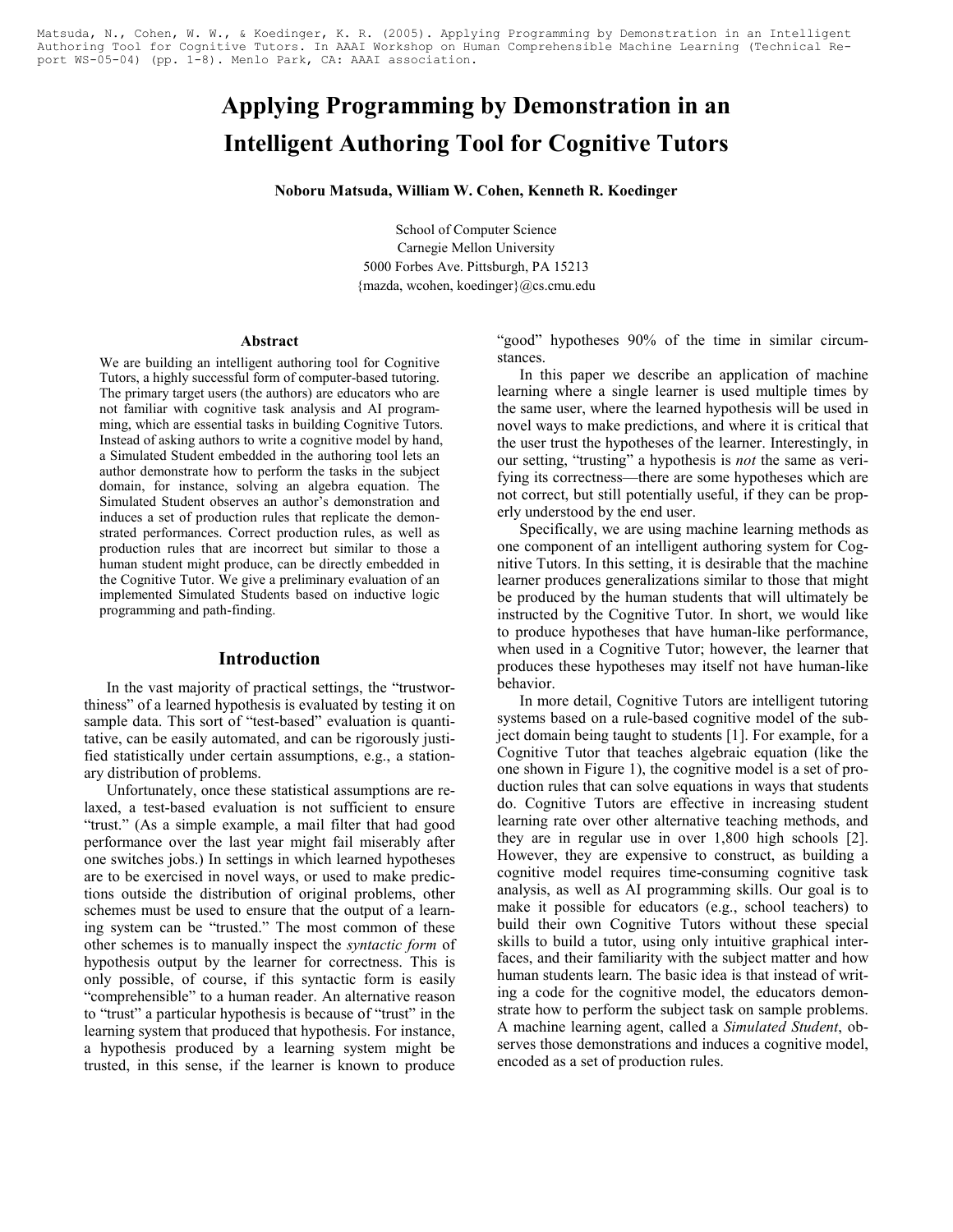The machine-learned production rules generalize the observed actions of the educator on the sample problems. If these generalizations are correct – i.e., are correct implementations of the actual task that is being taught – then they can be added to the cognitive model. If the generalizations are incorrect but "plausible," then they can be added to the cognitive model as mal-rules. Mal-rules are plausible in a sense that they represent generalizations that a human student might make from the same examples. If the generalizations are implausible – i.e., not human-like generalizations at all – then they must be discarded. Hence, the utility of the machine-learning system is related to the number of human-like generalizations it produces, rather than the number of correct generalizations.

For such a system to work, it is necessary that the output of the machine-learning system be comprehensible to the authors (i.e., users), in the usual sense, so that they can determine its correctness. To accomplish this goal, we integrate the Simulates Students to an existing authoring tool for Cognitive Tutors, called CTAT [3] so that the authors can easily demonstrate tasks and test hypothesis generated by letting Simulated Students to solve novel problems. To build the inference engine of the Simulated Students, we use a combination of techniques including inductive logic programming methods to generalize the educator's actions. The output is encoded in Jess, a well-known production rule description language [4]. This allows advanced users to manually modify the output if desired.

In this paper, we first explain basic framework of Cognitive Tutors. We then introduce Simulated Student and show how they observe authors demonstration and induces a set of production rules. We also discuss a structure of an intelligent authoring tool as a product of integrating Simulated Students to CTAT. Finally, we show results from preliminary experiments in an algebra equation solving domain. Given 8 feature predicates and 13 operators as background knowledge, and providing demonstrations of 10 problems with 44 problem-solving steps, the Simulated Students correctly induces 7 production rules. Two of other 3 production rules were overly general but plausible.

# Cognitive Tutors

This section provides a brief overview on Cognitive Tutors, especially the model-tracing technique. It then describes the structure of a production rule, the target language for Simulated Students' learning.

#### Overview of the Cognitive Tutor Architecture

The effectiveness of Cognitive Tutors has been reported in a number of places (for example, [2]). The most unique feature of the Cognitive Tutors is model tracing, which requires a cognitive model that represents every single cognitive skills involved in the target subject task. A unit of such skill is represented as a *production rule*, which generates a determinate performance for a specific problem state (e.g., to enter a particular value into a particular place).



Figure 1: The Equation Tutor

Hence, the quality of instruction provided by Cognitive Tutors heavily relies on the quality of the production rules.

Students are supposed to learn each of those production rules. Namely, for a student to be considered that one has mastered a particular cognitive skill, he/she must show the same performance as the corresponding production rule does whenever that rule should be applied.

To assess students' skills, the Cognitive Tutor compares (i.e., model traces) student's performance against the model. When the student shows a performance that does not match any of the production rules, the tutor provides a negative feedback to the student. The cognitive model might involve not only correct production rules, but also incorrect or "buggy" production rules that represent students' typical errors. If student's performance matches with one of those buggy rules, then the tutor provides feedback specific to the error.

When the student gets stuck or does not know what to do, then the student can ask a hint. The tutor provides a hint message associated with a production rule that should be fired under the given state.

In sum, for model tracing to function properly, it is crucial that the cognitive model, which is represented as a set of production rules, is correct. The model might not only hold correct production rules, but also incorrect production rules.

#### Example of Cognitive Tutor: The Equation Tutor

As an example of the task domain, we use algebra equation solving. As shown in Figure 1, an interface of the Equation Tutor is as simple as just having one table with two columns each corresponds to the left- and right-hand side of equations. Here, an equation is supposed to be solved by filling a cell on the left- and right-hand side alternatively, one at a time, from top to bottom without skipping any cells. At the moment shown in Figure 1, the term "4x" on the left-hand side has been just entered. The next desirable action is then to enter the term " $2x+5+2$ " in the empty cell on the right hand side immediately below " $2x+5$ ." These two steps, entering " $4x$ " and " $2x+5+2$ ," together complete a transposition of the term "-2" from one side of the equation to the other. In the following sections, the first step is refereed to as "trans-lr-lhs," (an abbreviation for "transposition left to right on the left-hand side," see Table 2 for details) and the second step "trans-lr-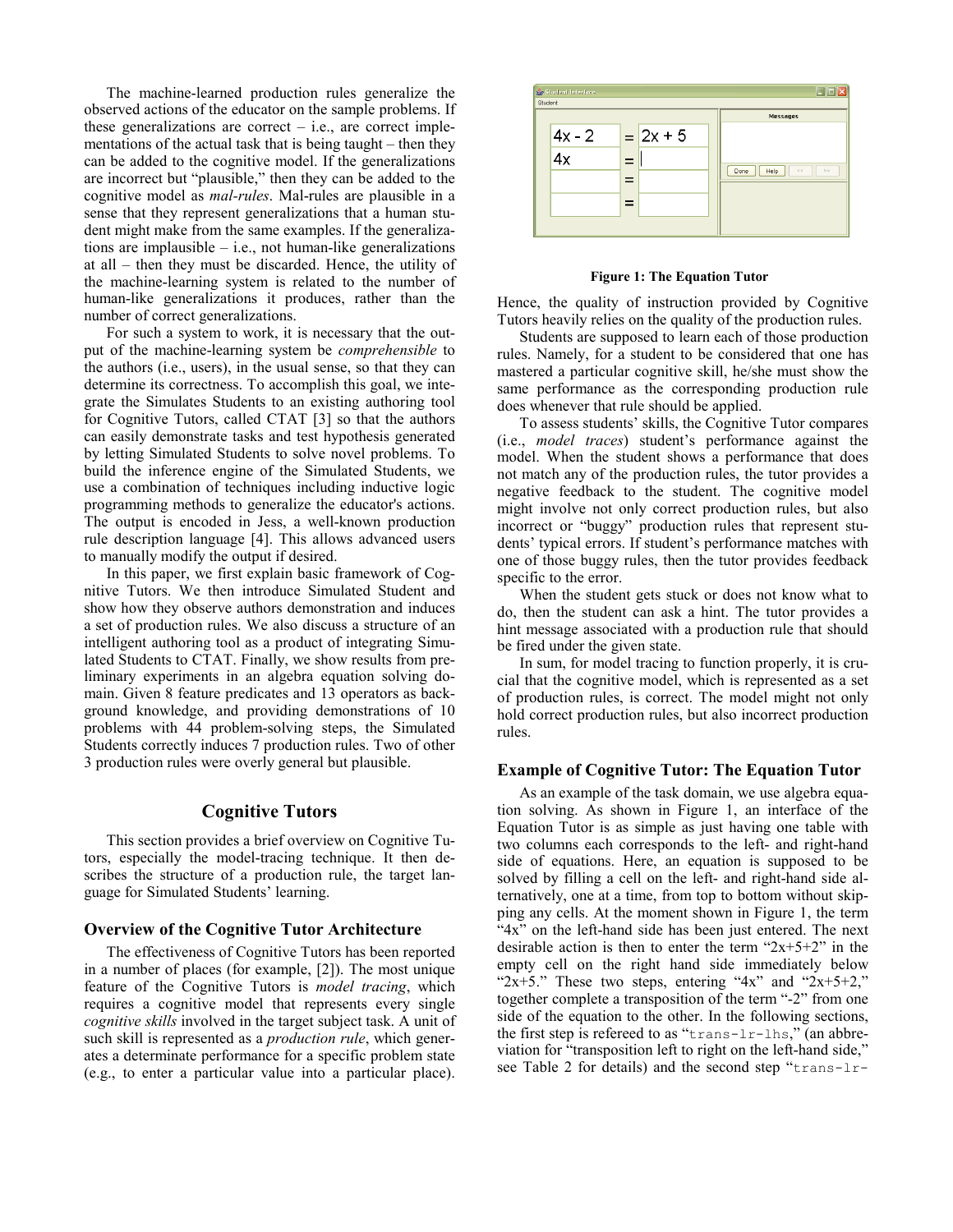```
1 (defrule trans-lr-lhs
```

```
2 ?problem <- (MAIN::problem (interface-elements ?table ? ?))
3 ?table <- (MAIN::table (columns ?column-1 ?))
4 ?column-1 <- (MAIN::column (cells $?m208 ?cell-1 $?))
     5 ?cell-1 <- (MAIN::cell (value ?lhs))
6 ?table <- (MAIN::table (columns ? ?column-2))
     7 ?column-2 <- (MAIN::column (cells $?m220 ?cell-2 $?))
8 ?cell-2 <- (MAIN::cell (value ?val1))
9 ?column-1 <- (MAIN::column (cells $?m232 ?cell-3 $?))
10 ?cell-3 <- (MAIN::cell (name ?name198) (value ?new-lhs))
11 (test (consecutive-row ?cell-1 ?cell-3))
12 (test (same-column ?cell-1 ?cell-3))
13 (test (consecutive-row ?cell-2 ?cell-3))
14 (test (not (polynomial ?lhs))
15 (test (not (has-var-term ?rhs))
16 ?special-tutor-fact-correct <- (special-tutor-fact-correct)
17 = >18 (bind ?new-lhs (remove-last-const-term ?lhs))
19 (modify ?cell-3 (value ?new-lhs))
20 (modify ?special-tutor-fact-correct
21 (selection ?name198)
22 (action UpdateTable)
23 (input ?new-lhs)
24 (hint-message<br>25 (construct-me
25 (construct-message<br>26 [ Try to translate
          [ Try to translate a constant trem from ?lhs to ?rhs ]
27 [ What is the last constant term in ?lhs ]<br>28 [ Write ?new-lhs into the blank cell under
          [ Write ?new-lhs into the blank cell under ?lhs ] ) ) )
29 )
```
Figure 2: Example of production rule

rhs." A cell in the table where a new value is entered is called "Selection" and the value entered is called "Input." In the example shown in Figure 1, " $4x$ " is the "Input," and the cell in the 2nd row on the left-hand side is the "Selection."

### Production Rules

Figure 2 shows an example of a production rule. The lines from 2 to 16 compose a condition part (the left hand side, or LHS) and from 18 to 28 compose an action part (the right hand side, RHS).

There are two unique features in LHS in our production-rule description language that must be explained: WME-path and feature tests. The explanations follow.

A feature test specifies a condition in LHS as a relation that must be held among one or more working-memory elements (WME). There are two different types of feature tests: (1) a test for topological relation among WMEs (e.g., two table cells in the same column), and (2) a test for a semantic context specified by the WME values (e.g., a term shown in one cell is the sum of the terms in another cell). The former is called a topological constraint and the latter a contents constraint. In Figure 2, lines 11 through 13 show topological constraints whereas the lines 14 and 15 show contents constraints.

A WME-path is a chain of WMEs from the problem WME to a certain WME. For example, in Figure 2, the

problem WME is shown on the line 2, and bound to the variable ?problem. The first element in the interfaceelements slot of the problem WME is a table that is bound to a variable ?table. The first column of the table is a "column" WME. Finally, a cell in the column WME is bound to the variable ?cell-1, which corresponds to any cell in the left hand side in the tutor interface shown in Figure 1. More precisely speaking, variables with a '\$' mark at the beginning is a multivariable, which can be bound to a list of variables. Thus, the variable ?cell-2 on the line 7 can be any element in the cells slot.

There are two assumptions in our implementation of Cognitive Tutors: (1) all of the WMEs that are subject for feature tests must be represented in the graphical user interface of the tutor, and (2) all of the WMEs can be reached from the "problem" WME by following a slot value. The former ensures that all WMEs in the feature tests can be directly mentioned in the demonstration by the authors. The latter assumption guarantees that all WMEs in the feature tests can be uniquely identified as the terminal node of a WME-path.

Another unique feature in our production rule is the selection-action-input tuple (SAI tuple) appeared in RHS (lines 21, 22, and 23 in Figure 2). The SAI tuple represents an observable change in GUI made when the production rule is applied. An example of such change involves entering a text in a table cell, pressing a button, selecting a list, etc. When the tutor attempts to model trace students' performances, a problem-solving step made by a student is considered to be correct if the SAI tuple matches the student's performance.

### Simulated Students

This section describes the overall architecture of Simulated Students and its integration to an existing authoring tool for Cognitive Tutors.

# Next Generation Authoring: CTAT & Simulated Students

The Cognitive Tutor Authoring Tool (CTAT) [3] is an integrated development environment to facilitate authoring with Simulated Students. CTAT offers, among other features, a GUI builder that helps authors to build a GUI by basically dragging and dropping GUI elements such as buttons, tables, text fields, and so forth. As the first step of authoring, the authors build a graphical user interface (GUI) for their desired tutor using CTAT. An example interface shown in Figure 1 is indeed built with CTAT.

Once authors finish building a tutor's GUI, they then specify predicate symbols and operator symbols appearing in LHS and RHS of the production rules. Those symbols might be common in several closely related task domains (e.g., coefficient  $(X, Y)$  in algebra) hence defined a priori by the developers of Simulated Students. The authors can also define new symbols that are novel for a particular subject domain.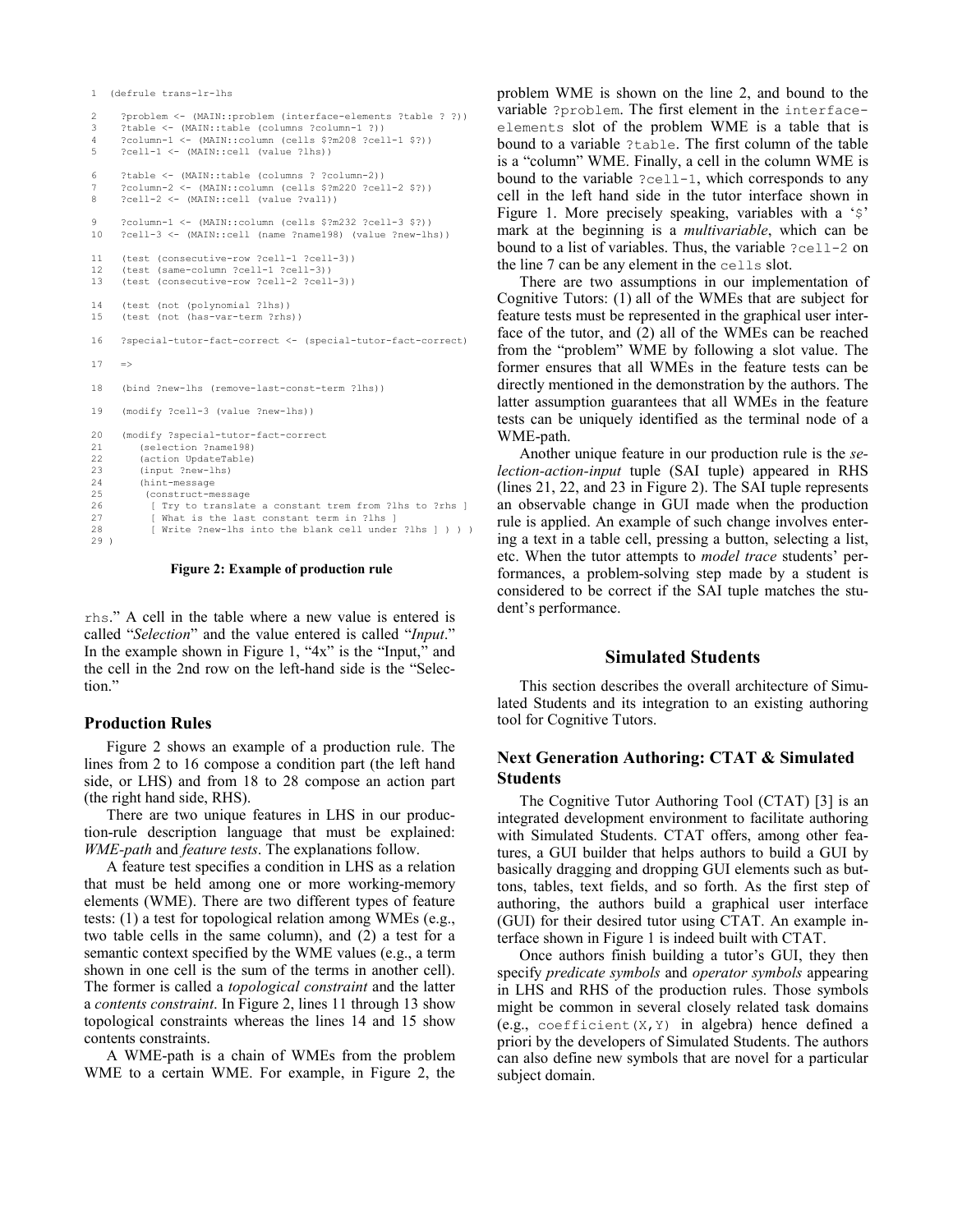Given a GUI and a set of predicate and operator symbols, the authors now demonstrate the task. That is, they solve a number of problems through the GUI in a way that the human students are supposed to perform. A problemsolving step is segmented when the selection-action-input (SAI) tuple is observed.

For each problem-solving step, the authors must specify the following: (1) focus of attention that is a set of elements in GUI that has contributed to the step performed, and (2) a unique name of the step, which corresponds to the name of a production rule to be induced for the step. Individual problem-solving steps are recorded along with the SAI tuple, focus of attention, and the name of the step.

Each time a problem-solving step is demonstrated, Simulated Student attempts to model trace the step. The result of this attempt is visualized in CTAT so that the author can immediately know the correctness of production rules induced by Simulated Student by the current point. If a demonstrated step can not be model traced, then the Simulated Student attempts to "refine" the production rules by reading all demonstrations performed so far and recompiling a whole set of production rules. The author is then asked to solve another problem.

That all of the problem-solving steps are successfully model traced and the author agrees with the result of the model trace implies that the current set of production rules are correctly generalized with respect to demonstrations performed so far, hence it is reasonable to stop demonstrating on new problems. At this point, the authors can either test the production rules, or *modify* them manually. To test the production rules, authors provide a new problem, and let the Simulated Students solve it. If any steps turned to be wrong (even if the model says it is correct), then the author provides a negative feedback (i.e., signals that it is wrong and provides a correct SAI tuple). The Simulated Students then re-induce production rules by merging the feedback to the previous demonstrations.

To modify production rules, which are represented in Jess language, the authors can use the Production Rule Editor embedded in CTAT.

### Learning Techniques

As mentioned in a previous section, we have decomposed the task of learning production rules into three components: WME-paths, feature tests, and operators. The first two components are in LHS and the last one is in RHS. The Simulated Students induce each of these parts separately from authors' demonstrations.

Search for WME-paths. An algorithm for a search for working-memory elements (WMEs) thoroughly depends on the structure of the working memory. The current implementation of Cognitive Tutor assumes that all WMEs can be reached by following a path from the problem WME, and there must be no multiple paths for any of the WMEs. Given these restrictions, a search for WMEs appearing in a production rule is indeed a search for WME paths for each of those WMEs. Since there is no multiple paths in the tree, and there are at most finitely many WMEs, this search should be straightforward given that binding a list to a multivariable is taken care of. An example might best explain this issue.

The step trans-lr-lhs shown in Figure 2 can be used not only for an equation at the first row, but for any equations at any row. Hence, in general terms, the rule trans-lr-lhs should be read something like "given any non-empty cell in the first column (i.e., the column representing the left-hand side) and a non-empty cell on the same row in the second column (i.e., the right-hand side), drop the last term of the polynomial expression in the first cell, and enter the result in a cell immediately below the first cell." Notice that the first cell can be any cell on the left-hand side; this is where the multivariable takes place. In Figure 2, the "any non-empty cell in the first column" corresponds to the variable ?cell-1 bound at the line 4 as a value of the cells slot. Since the variable ?cell-1 can be any member in the list in the cells slot, it is preceded by a multivariable \$?m208, which would be bound to a list of arbitrary number of elements.

In sum, there are two patterns to bind elements in a list: (1) Binding an element at its absolute location with a (nonmulti) variable following absolute number of nonmultivariables. An example of this pattern can be found at the first line in Figure 2 where the variable ?table is bound as the first element in a list with three elements. (2) Binding an element as an arbitrary element in the list with a (non-multi) variable following a multivariable. An example of this pattern can be found at the third line in Figure 2 where the variable ?cell-1 can be any element (a cell) in the cells slot. In terms of the "generality" of the representation that defines a version space for the search for working memory elements, the latter is more general than the former.

Since Authors specifies all WMEs appearing in each production rule, the task of searching WMEs for a particular production rule is really a search for the least general WME paths for each of those specified WMEs. This can be done by a brute-force depth-first search given that search space is structured as a version space where the least general state contains no multivariables to bind a list element whereas the most general state uses multivariables for all list bindings.

Search for feature tests. Simulated Students utilize FOIL [5] to induce feature tests. They generate an input data to FOIL for each of the production rule, which consists of the specification of types, a target relation, and supporting relations.<sup>1</sup> Figure  $\overline{3}$  shows an example of a FOIL input data where these three categories of information are shown as "Types," "Training data," and "Background knowledge."

The figure shows a FOIL input for the production rule trans-lr-lhs. The target relation is specified as a literal

 $\overline{a}$ 

 $<sup>1</sup>$  In the original literature [5], both the target relation and</sup> supporting relations are simply called "relations." However, for the sake of explanation, we call relations that are not a target relation the supporting relations.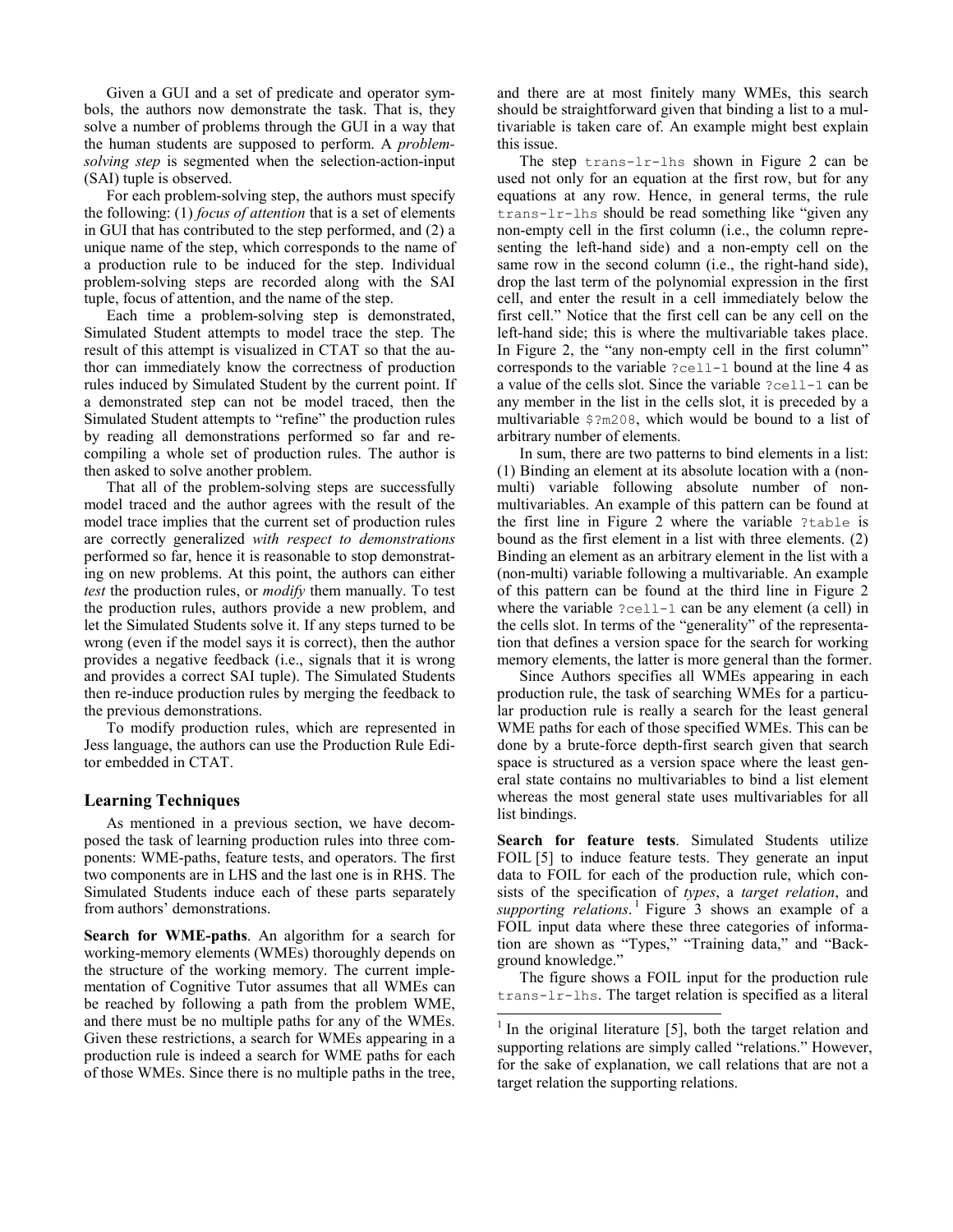```
Types:
   V2: x-5, x+2, 3x+2.
   V1: x, x-5, x+2, 3x, 3x+2.
   V0: x, 3, 6, 3x, 11.
   T1: 3, 6, 11, -3x+11, 4, 12, 9, 3+5, 6-2, 11-2.
   V4: 1, 3.T0: x-5, x+2, 3x+2, 2, 3x, 2x, 4x, x.
   V3: x, 3x.
Training data: Background knowledge:
```

```
+trans-lr-lhs(x-5, 3)
+trans-lr-lhs(x+2, 6)
+trans-lr-lhs(3x+2, 11)-trans-lr-lhs(2, -3x+11)
-trans-lr-lhs(3x, 6)
-trans-lr-lhs(2x, 4)
-trans-lr-lhs(4x, 12)-trans-lr-lhs(3x, 9)-trans-lr-lhs(x, 3+5)-trans-lr-lhs(x, 6-2)
-trans-lr-lhs(3x, 11-2)
                                     +Monomial(x)
                                     +Monomial(3)
                                     +Monomial(6)
                                     +Monomial(3x)
                                     +Monomial(11)… … …
                                     +VarTerm(x)
                                     +VarTerm(x-5)
                                     +VarTerm(x+2)
                                     +VarTerm(3x)
                                     +VarTerm(3x+2)
```
Figure 3: An example of the input to FOIL

… … …

trans-lr-lhs with two arguments. The number of focus of attention for this production rule is three, but that includes the WME where the new value is entered. Since the third WME (i.e., the "Selection" WME) is empty at the time when LHS is evaluated, it has no information for a search for distinctive features. Thus, it is eliminated from the target relation.

To compile an input data for a particular production rule, Simulated Student performs the following procedure each time a problem-solving step is demonstrated:

- 1. Let  $I$  be the demonstration. Let  $R$  be a name of the problem-solving step annotated for I. Let V be a set of values specified as a focus of attention for I except the "Input," that is, the value to be entered in the selection WME. Let  $D$  be a partial input data that has been compiled for  $R$  so far (if any). If such  $D$  does not exist, then create an empty D for R.
- 2. For each feature predicate  $p$ , do following steps.
	- 2.1. Let *n* be the number of arguments of  $p$ . Let  $C$  be all possible  $n$ -permutations of values specified as focus of attention;  $C = \{ (v_1, \ldots, v_n) \mid v_i \in V \}.$
	- 2.2. For each c in C, if  $p(c)$  holds, then add c to a positive tuple of  $p$  for  $D$ . Otherwise add  $c$  to a negative tuple.
- 3. Add all elements in  $V$  as a positive tuple of the target relation for D.
- 4. For each production rule  $R'$  that is not  $R$ , add all elements in  $V$  as a negative tuple of the target relation for  $D'$ , an input data for  $R'$ , iff the number of arguments for the target relation agrees with the number of elements in V.

Search for operators. Recall that Authors specify the value of "Input" and other values that were involved in the problem-solving step (i.e., the focus of attention) as a mandatory part of demonstration.

Given these, the operators in the right-hand side can be searched as a sequence of operator applications that yields the "Input" value from the other values. The current version of Simulated Student simply applies the iterativedeepening depth-first search to find a shortest operator sequence. Starting from no operator, the search space is explored by adding one operator at the time until either it reaches a depth limit or the combination of the operator generates the desired "Input" value. A similar technique is applied in Richards  $et$   $al$  [6], but their search is bidirectional whereas the proposed search is more straightforward.

## Related Studies

FOIL is one of the most efficient and robust learning tools that has been widely used in very many studies. Lau et al, for example, used FOIL as their earlier work [7]. There are several variations of FOIL and improvement (see, for example, [8]).

Programming by Demonstration (PbyD) has been proven to be effective for novice programmers to improve their productivities. Lau et al, for example, applied PbyD technique for editing macros used in a text editor [9]. It has been claimed that PbyD learns target language with a small number of examples.

 There has been a number of studies reported so far to integrate PbyD into authoring tool to build intelligent tutors. Jarvis et al built a machine learning agent for Cognitive Tutor [10]. They have successfully identified WME paths and a sequence of operators, but they have not addressed the issue of feature extraction on the condition part hence their production rules tended to be overly generalized. Blessing also applied a PbyD technique to authoring tool for Cognitive Tutors, called Demonstr8 [11]. Demonstr8 can induce WME paths and the action part from authors' demonstrations. It also has a tool for authors to manually specify feature tests that must be embedded into the condition part. Such kinds of feature tests were apparently predefined and hard coded into Demonstr8 hence the flexibility for authors to add new features were unclear.

In the current study all necessary feature tests are automatically identified and embedded into production rules. Simulated Students are modular in both feature tests and RHS operators hence new predicate and operator symbols can be added and deleted easily.

#### Evaluation

To evaluate efficiency and usefulness of the Simulated Students, we have conducted an evaluation with algebra equation as an example subject domain.

Since we have yet to integrate the Simulated Student into CTAT, the evaluation was done within a quasiauthoring environment where we first built an interface for the Equation Tutor and then provide demonstrations with a text file. The output (i.e., a set of production rules) from the Simulated Student was manually verified, instead of load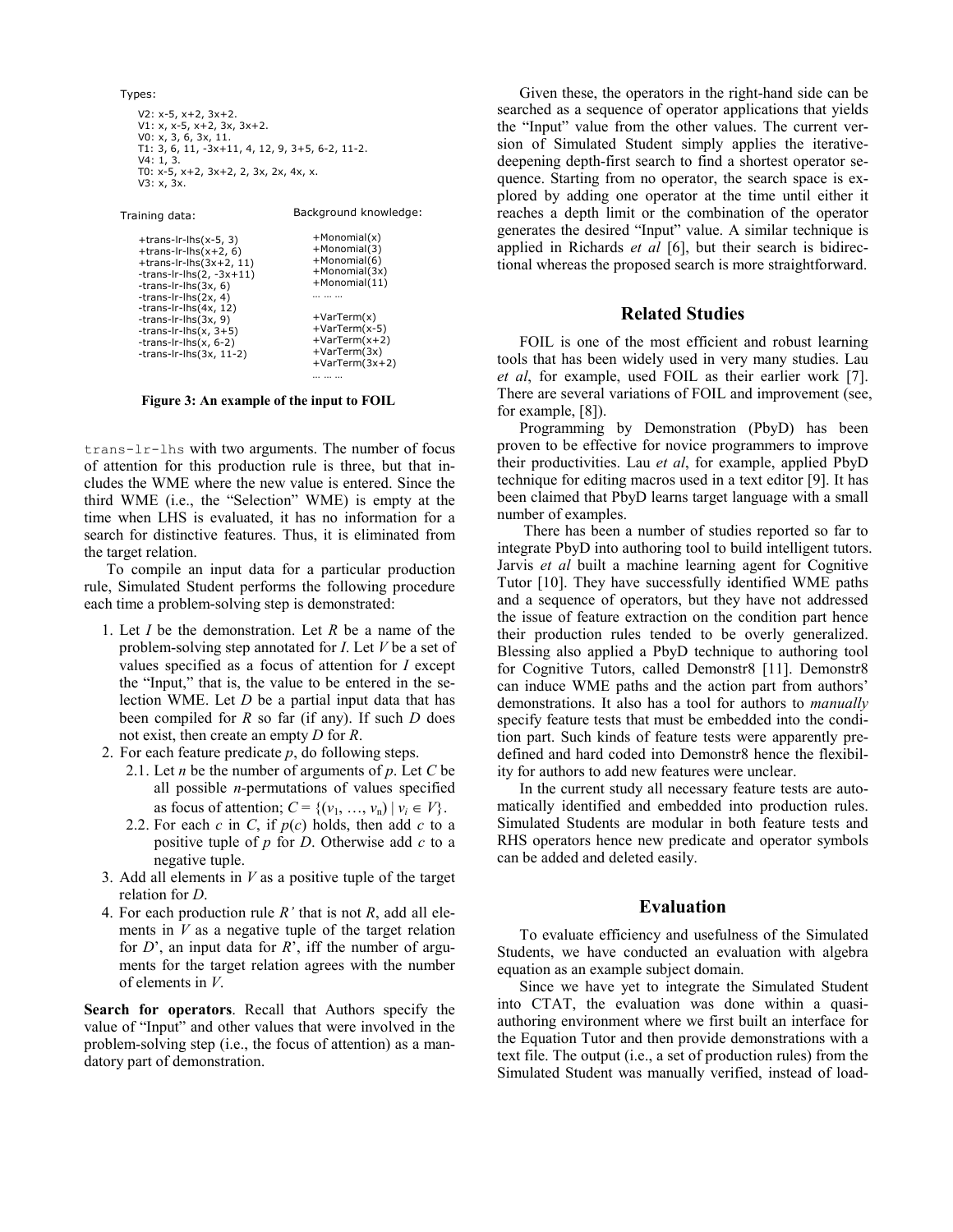ing it to Equation Tutor and getting model traced on new problems.

The evaluation was run on a PC with Pentium IV 3.4GHz processor with 1GB RAM. The Simulated Student was written in Java. So far, we have finished implementing the main inference engine for the Simulated Students. Currently, they do not output induced production rules in the target language (i.e., Jess), but they do indeed induce all information to compile production rules, that is, WME paths, feature tests, and RHS operators. Thus, in the following sections, the evaluation of the quality of "production rule" was done manually. FOIL was invoked as an external process with a file based communication.

#### Methods and Materials

We used 8 feature predicates and 13 operators as background knowledge. Total of 44 steps were demonstrated to solve 10 problems shown in Table 1. Those problems were solved by 10 different rules (shown in Table 2). In other words, the Simulated Students were supposed to induce 10 production rules from 44 demonstrated steps.

#### Results and Discussions

7 out of 10 production rules were correctly induced after 10 problems were demonstrated. Two of 3 overly generalized rules were plausible.

To have better understanding on how the learning occurred, we conducted an item analysis. Each time a problem is solved by an author, we let the Simulated Student induce production rules with all demonstrations performed by that point. We then examine, for each production rule, how each part of the production rule (i.e., WME-path, feature test, and operators) was induced.

Surprisingly, Simulated Students always induced correct WME-path. That is, in the current experiment, only a single demonstration is enough to correctly identify WMEpath.

What makes learning so complicated was acquisition of feature tests and operators. Figure 4 shows a chronological

Table 1: Problems used for the evaluation

| $3x = 6$ , $2x = 4$ , $4x = 12$ , |
|-----------------------------------|
| $x - 5 = 3$ , $x + 2 = 6$ ,       |
| $2 = -3x + 11$ ,                  |
| $3x - 4 = 2$                      |
| $2x + 3x = 3 + 7$ ,               |
| $3x = 2x + 4$ ,                   |
| $3x - 3 = 2x + 5$                 |

improvement in learning each production rule. The figure shows problems in the order that they were demonstrated. The top row in the remaining columns shows names of the production rules.

A shaded cell shows that a corresponding production rule appeared in the demonstration. It must be emphasized that, as described in a previous section, a demonstration on a particular problem-solving step is not only used as a positive example for the specified production rule, but it also served as a *negative* example for the other production rules. Thus, a quality of production rule might improve on a demonstration that does not involve that rule. See, for example, the rule div-lhs. Its first feature tests were captured (though they were overly generalized) on the 4th problem that does not involve div-lhs. It must be also emphasized that blank cells do contribute for learning by serving as negative examples. Thus,  $d$ o-arith $[metic]$ lhs, for example, had 3 positive examples (shaded ones) and 7 negative examples (the first 7 blank cells in the same column).

A cell with "C" shows that the corresponding production rule was a correct generalization of the demonstrations. The cells with "P" and "W" both shows that the Simulated Students induced a production rule, but it was overly generalized. The difference between "P" and "W" is that the application of the former (plausible) production rule yields a correct performance, but such application is strategically not optimal (i.e., yielding redundant steps), whereas the application of latter (wrong) production rule might lead to a wrong result.

| No       | Problem                 |                |   |   |   |           | div-lhs div-rhs trans-lr-lhs trans-lr-rhs copy-lhs do-arith-rhs trans-rl-lhs trans-rl-rhs do-arith-lhs copy-rhs |   |   |   |   |
|----------|-------------------------|----------------|---|---|---|-----------|-----------------------------------------------------------------------------------------------------------------|---|---|---|---|
|          | $3x = 6$                | P              | P |   |   |           |                                                                                                                 |   |   |   |   |
|          | $2x = 4$                | P              | P |   |   |           |                                                                                                                 |   |   |   |   |
| - 31     | $4x = 12$               | P              | P |   |   |           |                                                                                                                 |   |   |   |   |
| $\sim$ 4 | $x - 5 = 3$             | P              | P | W | W | P         |                                                                                                                 |   |   |   |   |
| - 51     | $x + 2 = 6$             | P              | P | W | W | P         |                                                                                                                 |   |   |   |   |
|          | $6$ 2 = $-3x + 11$      | $\mathbf{C}$   | P | W | W | P         |                                                                                                                 | Þ | W |   |   |
|          | $7 \quad 3x - 4 = 2$    | $\mathbf{C}$   | P | W | W | P         |                                                                                                                 | P | W |   |   |
|          | $8$  2x + 3x = 3 + 7  C |                | P | W | W | P         |                                                                                                                 | P | W | P | D |
|          | $9 \mid 3x = 2x + 4$    | $\overline{C}$ | C | W | W | $\subset$ | ┌                                                                                                               |   | W | D | D |
|          | $10 3x - 3 = 2x + 5$ C  |                | C | C | C |           | с                                                                                                               | C | W | P |   |

Figure 4: Results over sequential learning from demonstration. W: The application of the rule might generate a wrong result. P: The rule is overly generalized hence the application of the rule might not be strategically optimal but a result of the rule application is correct. C: The rule is correct. A shaded cell shows that the corresponding production rule appears in the demonstration.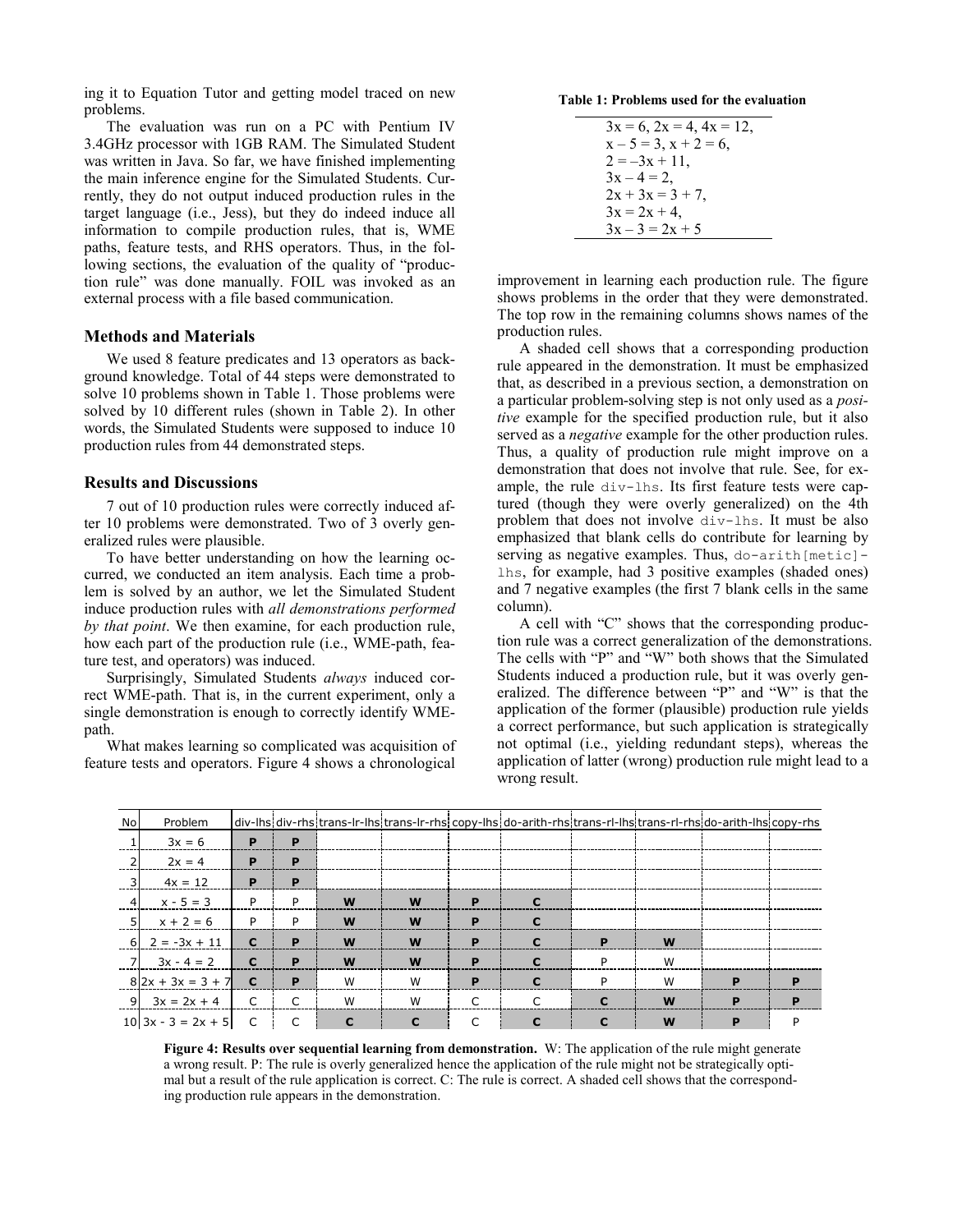

Figure 5: % correct and plausible generalizations

An example of incorrectly generalized rule (a "W" in Figure 4) is trans-lr-lhs learned from problem #4 through #9 where the RHS operator says "write the first variable term into the target ("Selection") cell." While this rule correctly produces " $3x=4-2$ " from " $3x+2=4$ ," given that trans-lr-rhs is correctly induced, it incorrectly produces " $3x=4-2$ " from " $3x + 2x + 2 = 4$ ."

An example of plausible over-generalization ("P") is a rule div-rhs learned from problem #4 through #5 where the feature tests in LHS say "apply this rule when LHS is a monomial and has a coefficient." The RHS operators of this rule was correct hence the application of this rule always generates correct result, but since the conditions in LHS is still weak (i.e., overly generalized) this rule could apply to " $3x = 2x + 5$ ," which is not a recommended strategy.

There are several interesting observations read from Figure 4:

- 1. All but one (do-arith[metic]-rhs) production rules required a few (3 to 8) examples to make a correct generalization.
- 2. All but one (do-arith[metic]-rhs) production rules required both positive and negative examples for appropriate generalization.
- 3. Learning was monotonic, that is, once a correct generalization is made, it is never incorrectly modified. Figure 5 shows ratio of correct and plausible generalizations to the number of production rules to be learned for each demonstration.
- 4. There were a few incorrect generalizations observed that could have been learned by human students as well (plausibly incorrect generalizations).

These results show that the Simulated Students learn cognitive skills by observing teachers demonstrations in a similar way human students do, namely, they make overly generalized rules that are sometimes wrong and sometimes plausible.

A potentially interesting issue is to explore the impact of curriculum on learning. Namely, what if we change the order of problems to demonstrate? In the current experiment, we started to demonstrate very simple problems that can be solved in a single line (i.e., the solution that immediately follows the initial equation). We then gradually increased a level of complexity of the problem by introducing a few new production rules. The learning results may well be affected by the choice and sequencing of problems [12] and we plan future experiments to test alternative curriculum sequences and whether they lead to or prevent errors observed by students.

## Conclusion

Although the size of experiment was rather small (10 production rules on 10 problems), the experiment showed a potential usefulness of the Simulated Students. That most production rules were correctly generalized in at most 8 demonstrations was rather surprising result. The simulated Students also showed a wrong but plausible generalization that human students might have learned as well. The major goal of the current study – learning human comprehensible cognitive models in a human-like way – has been tested affirmatively.

The current study has potential benefits not only of developing an intelligent authoring tool to educators, but also a test bed to explore principle in human learning from worked-out examples and problem solving (see, for example, [13]). Observing how incorrect but plausible generalizations would be made might be one of the most interesting issues.

We have yet to complete the integration of Simulated Students into CTAT so that an evaluation of the overall authoring environment can be done in an authentic situation with real human educators.

## Acknowledgement

This research was supported by the Pittsburgh Science of Learning Center funded by National Science Foundation award No. SBE-0354420.

## References

- 1. Anderson, J.R., et al., Cognitive modeling and intelligent tutoring. Artificial Intelligence, 1990. 42(1): p. 7- 49.
- 2. Anderson, J.R., et al., Cognitive tutors: Lessons learned. Journal of the Learning Sciences, 1995. 4(2): p. 167- 207.
- 3. Koedinger, K.R., V.A.W.M.M. Aleven, and N. Heffernan, Toward a Rapid Development Environment for Cognitive Tutors, in Proceedigns of the International Conference on Artificial Intelligence in Education, U.